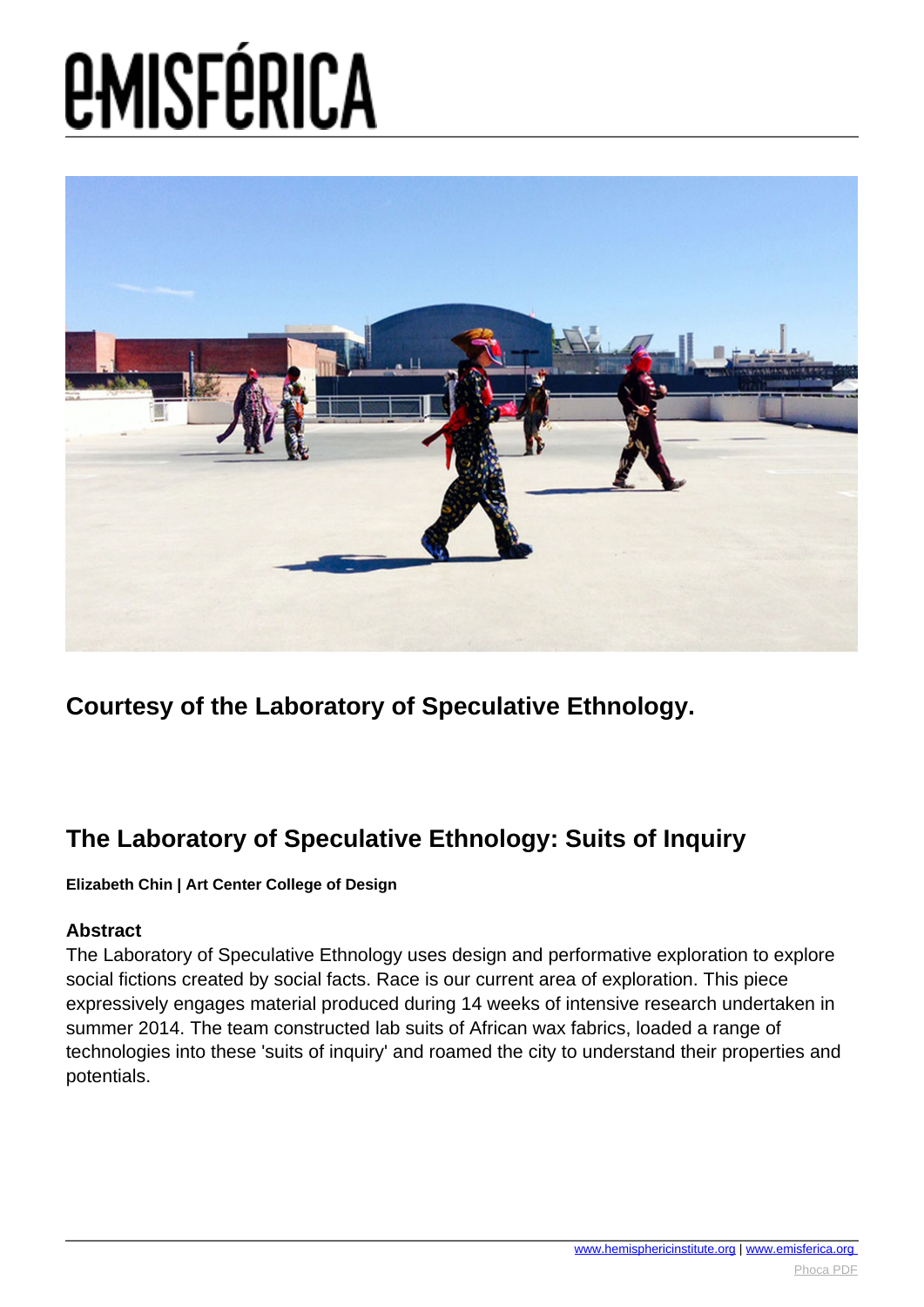

[C](images/e-misferica/11.2_images/112_lg_chin_01.jpg)ourtesy of the Laboratory of Speculative Ethnology.



[C](images/e-misferica/11.2_images/112_lg_chin_02.jpg)ourtesy of the Laboratory of Speculative Ethnology.



[C](images/e-misferica/11.2_images/112_lg_chin_03.jpg)ourtesy of the Laboratory of Speculative Ethnology.



[C](images/e-misferica/11.2_images/112_lg_chin_04.jpg)ourtesy of the Laboratory of Speculative Ethnology.

Principle one: fuck rationality.<sup>1</sup> Ours is an afrodiasporic, afrofuturistic ethic of beyond-whiteness that materializes the now and the then and the yet-to-come as full of color, craft, and technology, spiritful and ripe with.<sup>2</sup> Afrodiasporic peoples were abducted by aliens. Therefore, they are the first and original pioneers of space travel.<sup>3</sup> The future is us, all of us, and we are here now making it, ayi bobo. We are travelers who ride the trains, and some people recognize us for what we are. Others are charmed. Some fear us. They see our surfaces; we are cocooned inside, communicating with covered gestures, flicks of fringe.<sup>4</sup> Our bodies are our language, but our skin betrays no secrets. Old identities zipped away, we float. It is a new form of weightlessness, a social fact-in-the-making. Are we freed from what we were? Sometimes. Here is a rhythm we can share, a fleeting, syncopated friendship. Do we become something better? Perhaps not. Here, it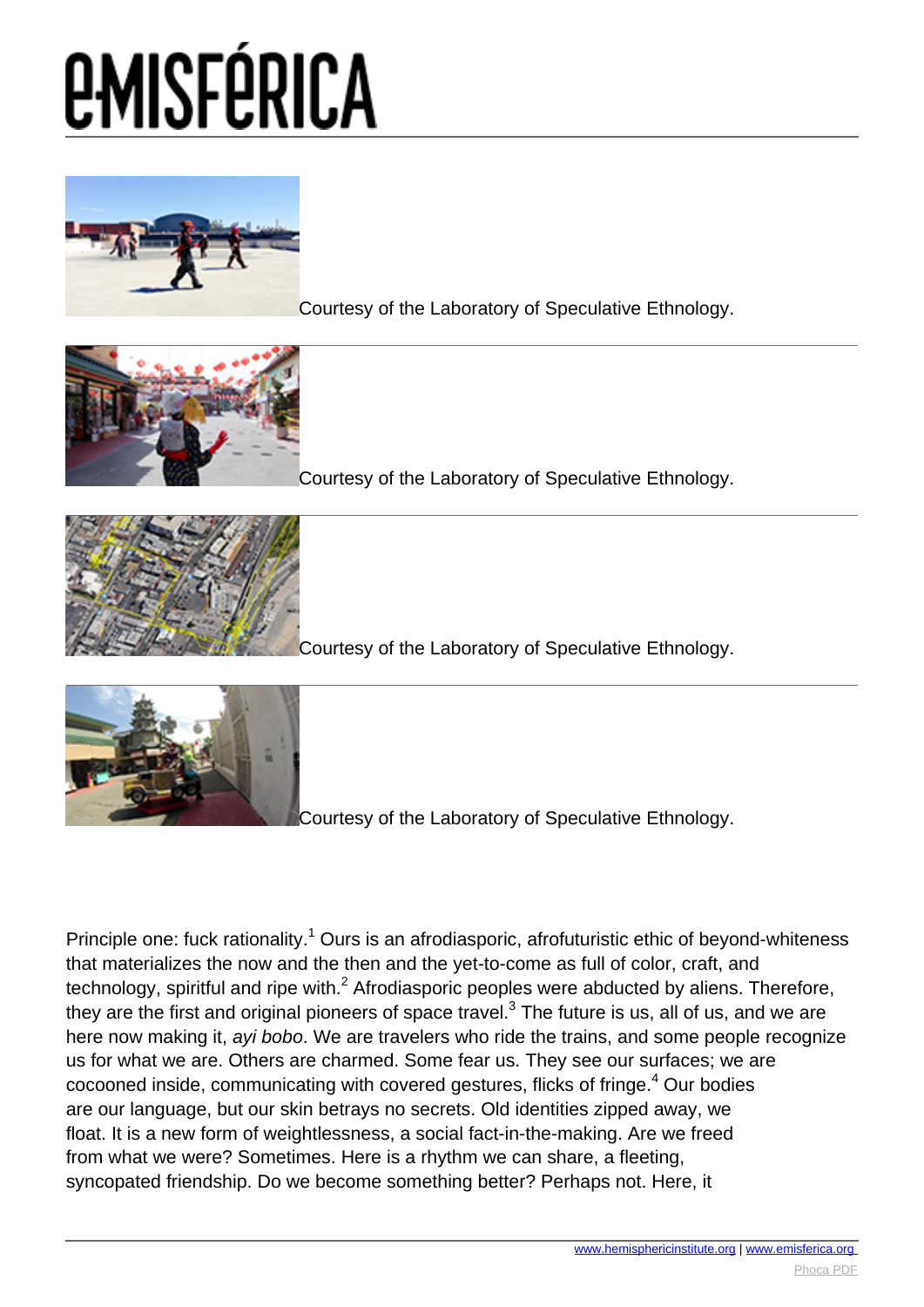comes together. Rasanblaj. The journey is us, we wear it upon ourselves, it is our second skin.<sup>5</sup>

Here in my hand is a microphone, I cup my palm to your face, you can whisper ever so quietly and still you will be captured gently.<sup>6</sup> What will you say? The color of your jacket, see how my face lights up in the same shade to show my solidarity with your solidity? Let me explore you, it won't hurt. There's no need for touch, light moves in waves from you to me.<sup>7</sup> We are recording, we make records, we collect, we preserve, we consider, cut and recut, making narratives out of the journeys that some think are nothing. They are our treasures.

Principle two: fuck empathy.<sup>8</sup> We are self trackers cutting new paths. Our data is our own, we cede nothing to Nike, seeding sites and sights. $9$  Our gps trails are blazing as we cruise the rails, run on roads, dancing when the white man in the crosswalk sign beckons.<sup>10</sup> Our choreographies move to cyberspace, our footsteps scale up and up and with this timestamp what is us is caught, a digital moment of forever.<sup>11</sup> We are not here for you but we are here with you. In your time we are now.<sup>12</sup>

We wear our stories head-to-toe.<sup>13</sup> Stories of generations, crossing continents and sou lanme, we travel from Ginen to new worlds. Let us quilt them together. The waves rise and fall above us, our footfalls land in sand beneath the depths. They train astronauts for weightlessness in the deep sea. They learn to be aliens by diving down. In this print, onlays of Indonesian wax, color by color by color, designed in Nairobi for a British company and displayed in Kampala in an Asian-owned shop. The pattern is pinked-up versions of the British monarch's crown. Real English Wax. Real Dutch Wax. Whose Real Africa is this? Whose Real African is this? Stripped of history and marketed as tradition. Our national dress was invented by missionaries. Muslim conglomerates supply our silks.<sup>14</sup>



[C](images/e-misferica/11.2_images/112_lg_chin_05.jpg)ourtesy of the Laboratory of Speculative Ethnology.

 $M'$ pa gen anyen pou bay ou $\Lambda$  don't have anything to give you

M'ap bay ou kouray mwen/I'll give you my courage<sup>15</sup>

Take courage. When you look into my face you see yourself.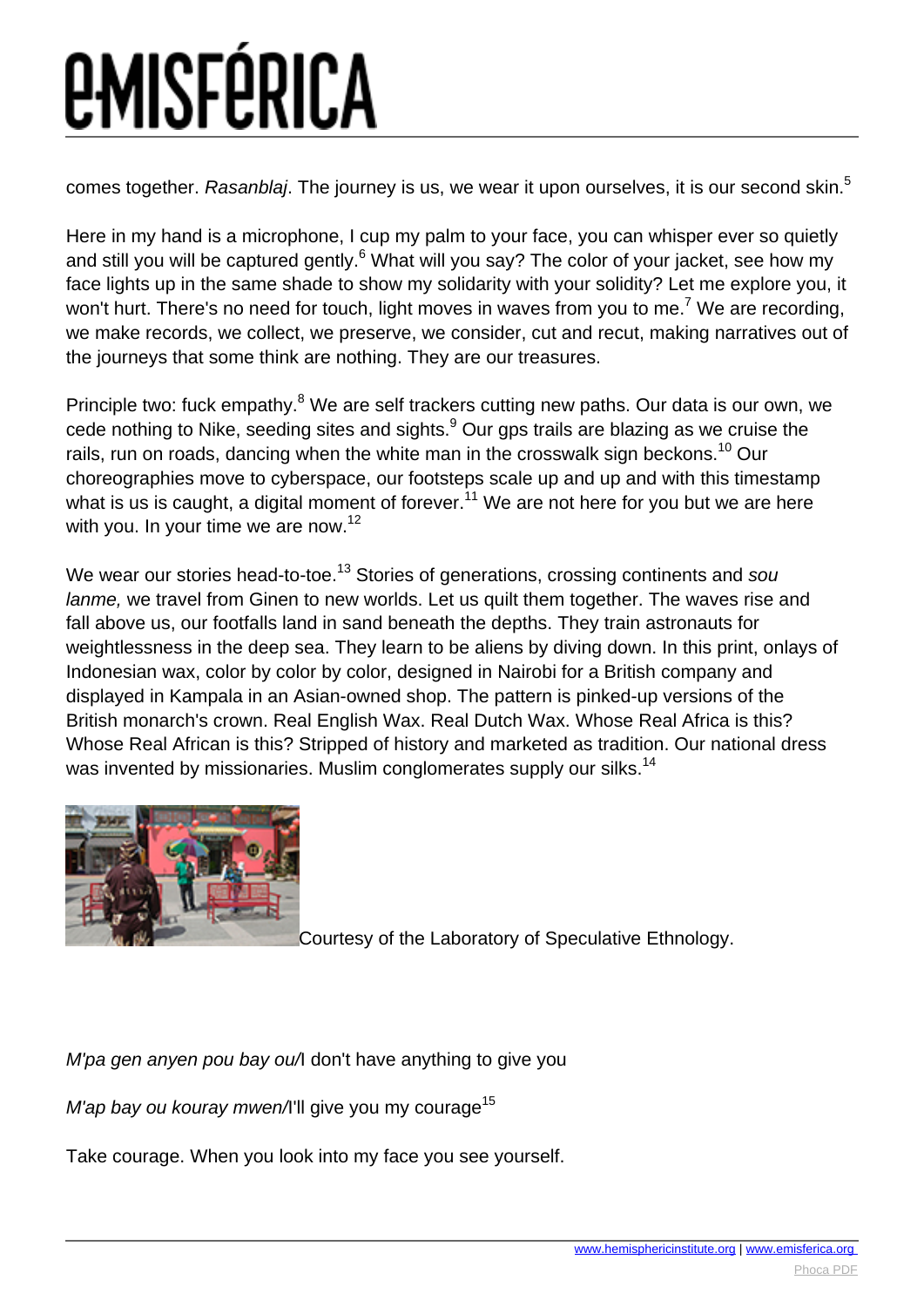

[C](images/e-misferica/11.2_images/112_lg_chin_06.jpg)ourtesy of the Laboratory of Speculative Ethnology.

### **Jump**.

Gravity holds us to the earth.

### **Down**.

Sou lanme we go.

### **Turn around.**

I face you face my face you see you face yourself.

#### **Pick a bale of cotton.**

The triangle of trade is the global geometry of capital.

Pick a bale a day.

M'ap bay ou kouray mwen.

### **Oh lawd.**

Ogou Ezili Damballah Yemanja Osanyin Xango Dantor

I can touch you from here.



[C](images/e-misferica/11.2_images/112_lg_chin_07.jpg)ourtesy of the Laboratory of Speculative Ethnology.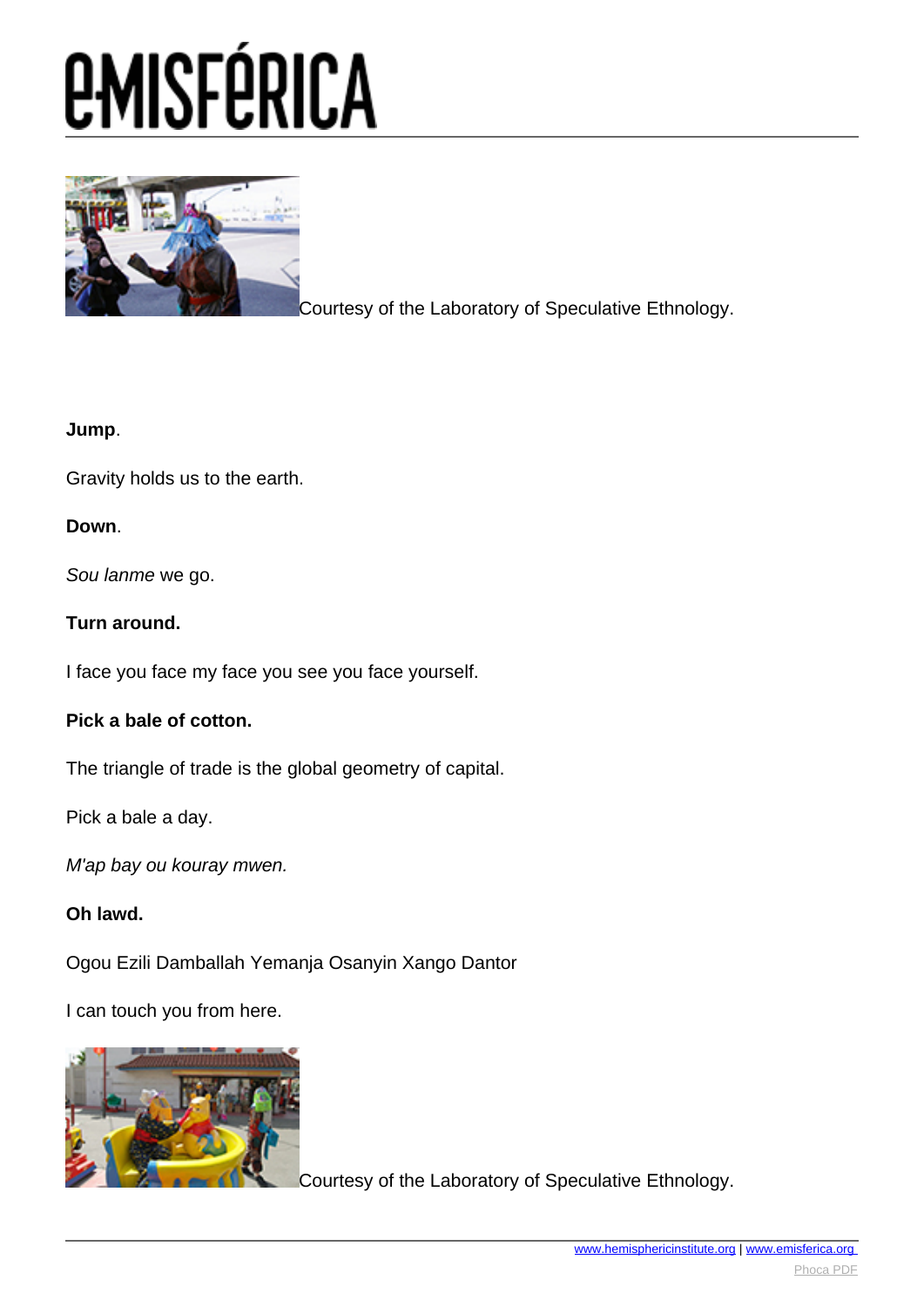M'ap navige/I'm finding my way

There you are slouched down, you there on the train. Taking up space with your sound. We all feel you. Weed-rank smell. And oh lawd he's talking about outer space. Right here, here I am. M'ap bay you kouray mwen. There's that nod of recognition. I see you. Nod. You see me. We're bonded in the rhythm. Loud beats, quiet connection. You can't see me smiling.

Everyone else acts like you are invisible, unknowable, untouchable. Me too. We can't be missed but no one would miss us. Kinned.

Here I am, proclaims my surface. See me, see me, see me.<sup>16</sup> You add: hear me, hear me, hear me.

Ou pa we'm inosan la/you don't see I'm innocent<sup>17</sup>



[C](images/e-misferica/11.2_images/112_lg_chin_08.jpg)ourtesy of the Laboratory of Speculative Ethnology.

Your beat moves me and I am moving, first my head just a bit more. Bounce, bouncy, jaunty. Fingers wiggle wrists bend and knees are flexing. Balls of my feet are tapping the floor, and feet start to flutter ready to fly and now I'm up, standing there, riding the sway of the car the beat is ours, I have touched you from here. Your waves have moved me, and this tide we share has traced the triangle once, twice, three generations over. Now. Then. We. These moves are liquid infinite infinitesimal. Curves not lines. Sinews and bone carry iron swords slice toward free form free from free the blood that binds this sense this sensor sees beyond. Your tiny blue speaker blurting volumes of hurt.

Pa genyen anyen pou bay ou

m'ap bay ou kouraj mwen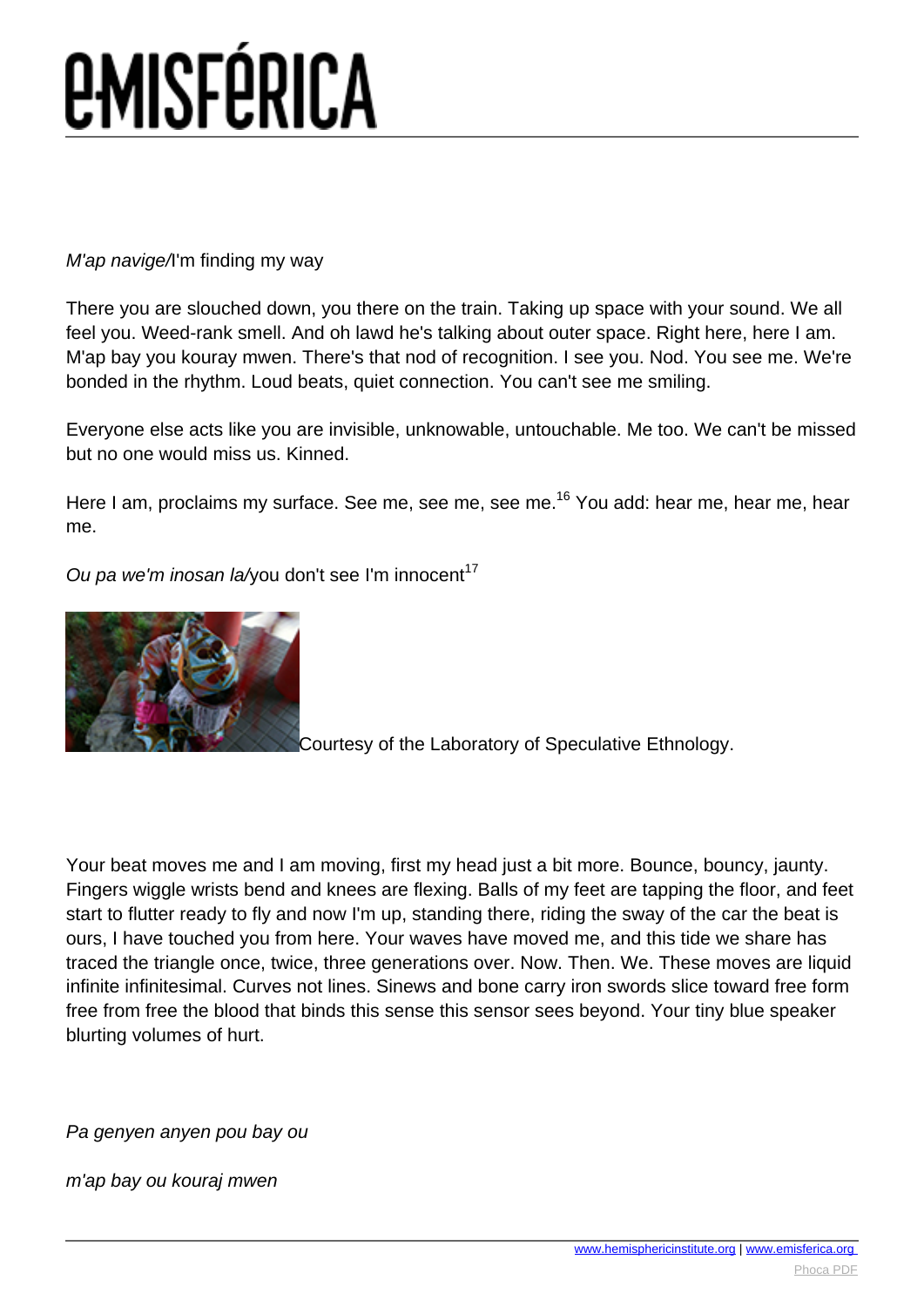pa genyen anyen pou bay ou

m'ap bay ou kouraj mwen

e sou lanme a m'te ye

m'ap navige

ou pa we'm inosen la

o way  $o^{18}$ 

I see you see me you are.<sup>19</sup>

Human.



[C](images/e-misferica/11.2_images/112_lg_chin_09.jpg)ourtesy of the Laboratory of Speculative Ethnology.

**Elizabeth Chin** is an anthropologist whose practice includes experimental writing, performative scholarship, and good old-fashioned ethnography. Her work has long focused on race and social inequality, children and childhood, the urban U.S., and Haiti. She is the author of Purchasing Power: Black Kids and American Consumer Culture (Minnesota, 2001) and editor of Katherine Dunham: Recovering an Anthropological Legacy, Choreographing Ethnographic Futures (SAR Press, 2014). She is a founding member of the Media Design Practices/Field track at Art Center College of Design in Pasadena.

### **Notes**

 $1$  As an anthropologist, I am quite dedicated to seriously investigating the world around me with discipline and rigor. However, I could care less whether the lwa of Vodou or the orisha of Santería are "real" or not. And I care even less whether possession can be dissected. It is what it is. Hewing too closely to rationality is at best reductive and much more frequently it is a form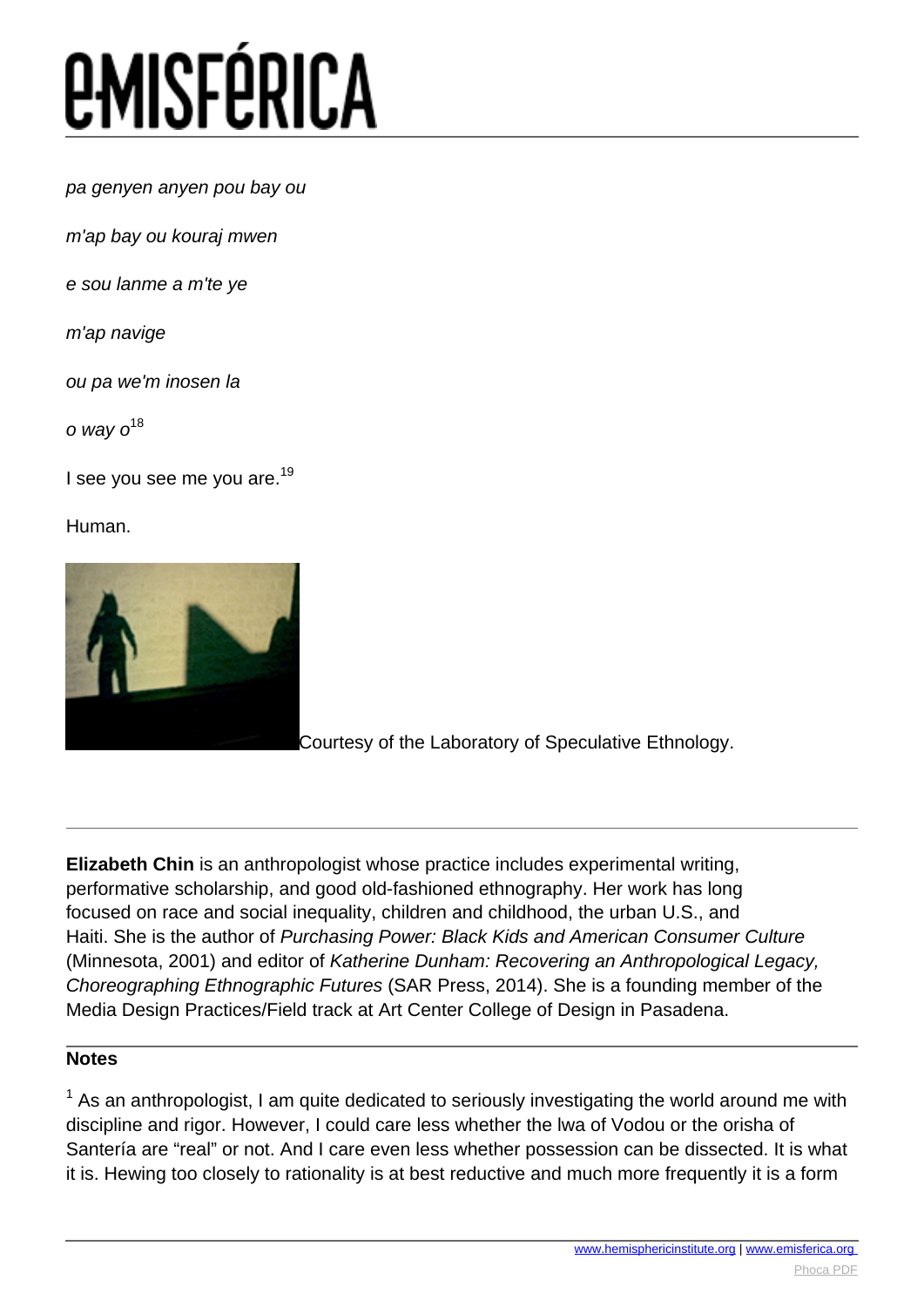of violence.

 $2$  The Laboratory of Speculative Ethnology was born of my many frustrations. As an anthropologist who comes from a background in the performing arts, I had long been struggling with how to engage in knowledge production that moved (quite literally) beyond the monograph or ethnographic film (2006; 2014). I did not want to write about embodied knowledge; I wanted to present it, to do it. Furthermore, at the time I was serving on a Presidential Task Force of the American Anthropological Association tasked with assessing racism within the discipline. Meanwhile, in 2011 I joined the faculty of Media Design Practices/Field, entering a whole new world: the world of design. Now surrounded by people who talk about "learning through making," I spend my days in a 10,000 square-foot space I describe as a "playroom for mad scientists." There are laser cutters, plotters, milling equipment, more arduinos than you can shake a stick at, and that's just the beginning. So much of my thinking has been freed up, but the space is assaultingly white. The blank whiteness of the physical space, my colleagues, the institutional culture came as a shock, although it shouldn't have. Here in sunny southern California, at an elite art school, I am one of only three women of color employed on the full-time teaching faculty that numbers nearly 150. Not surprisingly, I was quickly tapped to join the Diversity Council, a body from which I extracted myself after a year of meetings whose incremental progress only sharpened my impatience. In my previous institution (a national leader on diversity in higher education), I had spent untold hours banging my head against the wall of white privilege and had vowed to cure myself of that form of self-abuse. The Laboratory was born of those dilemmas and struggles. At one level, my goal was to saturate the whiteness of my workspaceplace with color. So I made lab suits out of the Dutch Wax Fabrics that I had been buying on trips to Uganda. The team that worked with me for the duration of the summer included MDP graduate students: Jay Hong, Daisy Bao, Marcus Guttenplan, and Jenny Rodenhouse. We were lucky to have studio visits from Aimee Cox and Jacqueline Tarry, who wore suits and rode the rails with us. My colleague Tim Schwartz provided a fantastic opportunity for collaboration on his project Playing the Library. Thanks to my department chair Anne Burdick for studio space and funding for this project.

 $3$  No, the abductors were not gods. No, they were not advanced. No, they were not enlightened. No, they were not gods. We had our gods already. Our gods were ready. We carried them with us. Their endurance is the persistence of spirit that has no time. "You're like the alien who doesn't need to be captured and destroyed," said Tisa Bryant, who I met on the train. She'd seen us, and I could hear from what she was saying that she could read the suits. She mentioned Yinka Shonibare and Nick Cave. Yeah, girl, you get me. Her work is now in the suite of references I'm finding invaluable (Bryant 2007). Afrofuturism certainly prodded us along–musically, Sun Ra and M. Lamar; comic-wise, Stanford Carpenter–and the idea, the challenge itself. A future where afro IS. Fundamentally, then, something that overflows and overwhelms the modernist, Bauhausian future. (Which, by the way, is so passé in any case. Pottery Barn, anyone?) Afro being a stand-in, catch all, metonymic representation of all that exceeds whiteness. It's an open-access, equal-opportunity invitation to go beyond.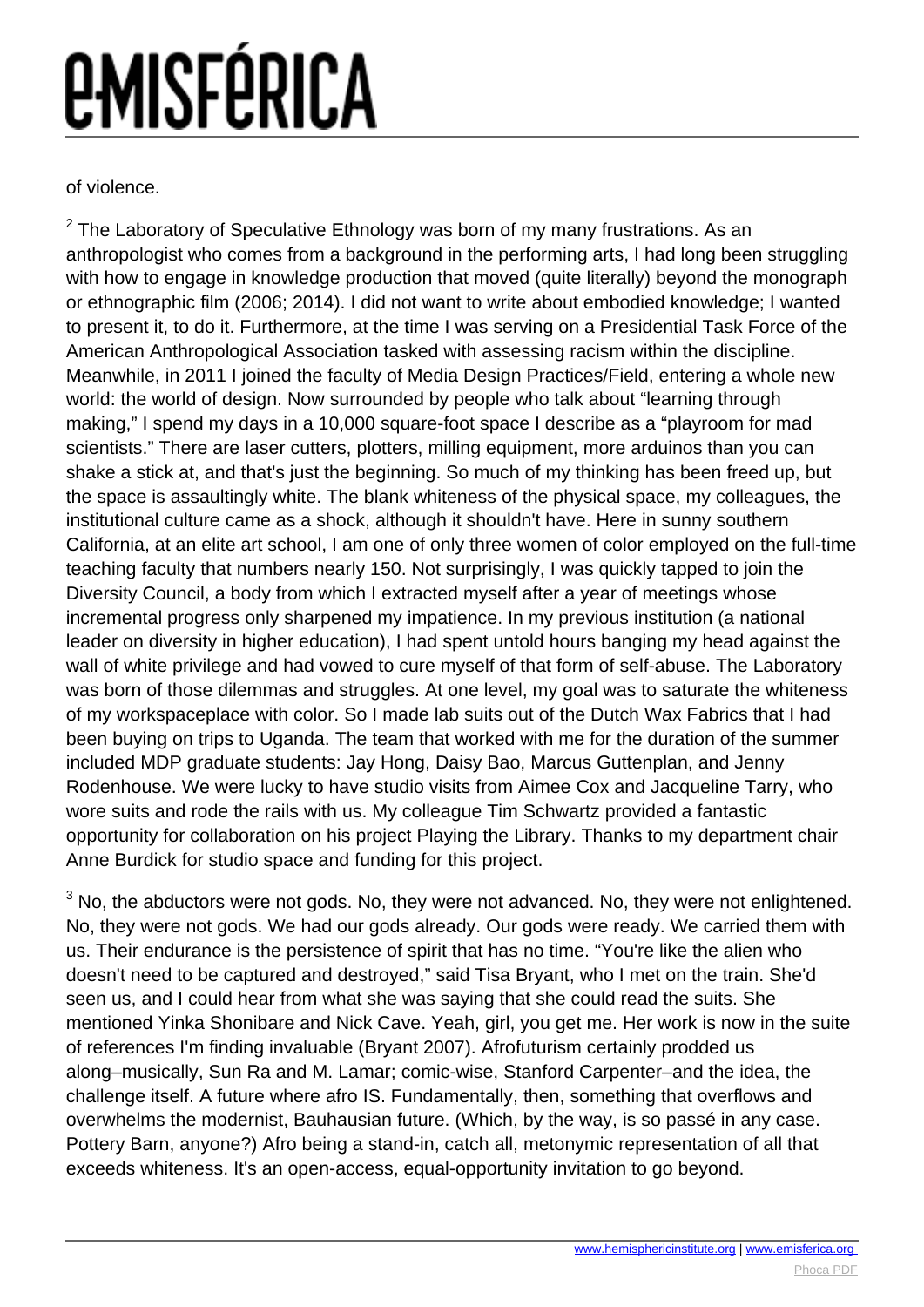$^4$  Our headgear is a cultural mashup of Korean face visors and Brazilian Candomblé. Topped with \$1.00 sequin tiaras from Joann's Fabrics. Decorated with bling-y trim used by the Muslim women in Kampala, those East African Muslim women can rock the bling. We learned that our fringe was delicately eloquent. Moving it this way or that, we invented gestures and fringe-languages as we went. I bought the fringe from a place that, from the look of it, sells supplies for ballroom dance competition costumes. We also have what I call "computer Bjorns," backpack-like sacks that can house computers running various software and technology. The computer Bjorns have six-foot-long, six-inch-wide straps coming from the top. These can be criss-crossed and tied either front or back, and the packs themselves can be worn on the front or back. They are quite comfortable. The packs are made of aluminet, an aluminized plastic fabric used as shade cloth in gardens. It is quite beautiful. The straps are made of woven polyester jaquard in floral patterns typically seen in Chinese silks. Taken together, the suits and the gear quote a range of cultures, industries, histories, and technologies. Over time I learned that some people could translate the suits, read the messages. Others could not. Learning who was who was a journey in and of itself.

 $<sup>5</sup>$  Lab suits are an announcement, an assertion, and also a protective covering. If we, as</sup> Laboratory members, must put our bodies in protective suits, what does it mean that those suits are made of African textiles? Challenging the notion that blank whiteness signals neutrality, I employed color as countermeasure. I even made little protective booties, because we all know what the streets can do to a person. The booties wore out too quickly, though, so I am experimenting around to see if I can print patterns on Tyvek and use that to make long-lasting booties.

 $6$  Over the summer of 2014 my team and I experimented with integrating a range of technologies in the suits. For us, the suits are instruments of collection, of data capture, and also of expression. We wanted to play with the idea that we ourselves could collect data with what was on our bodies, using a variety of sensors and capacities. We wore long stretchy satin gloves, and I could run a small microphone into the palm of my hand, connected to a digital audio recording device. This let me use my hand to "hear," creating a new way for me to use and experience my body. Marcus had a distance sensor that triggered a recording of drum music. The music came out of a pocket sewn inside his suit, and the pocket housed a small speaker. We didn't measure when we put the pocket in, and when he put the suit on, the speaker was right about his butt level. As a result, Marcus found himself talking out of his ass all summer.

 $^7$  If you do an image search of "anthropologist fieldwork," you get a whole lot of really scary images. The core similarity in the images is that of a white person wielding technology at natives. To document them. As if the natives cannot do this for themselves. I am, of course, being unfair. The problem is. The problem is, the images speak for themselves. Daisy has a light sensor on the tip of her right index finger. She communicates by color. When the sensor senses, LEDs on her visor light up, taking on the color sensed. She roves across the surfaces she finds, fingertipping them. She writes: "When I use my finger to collect someone's color,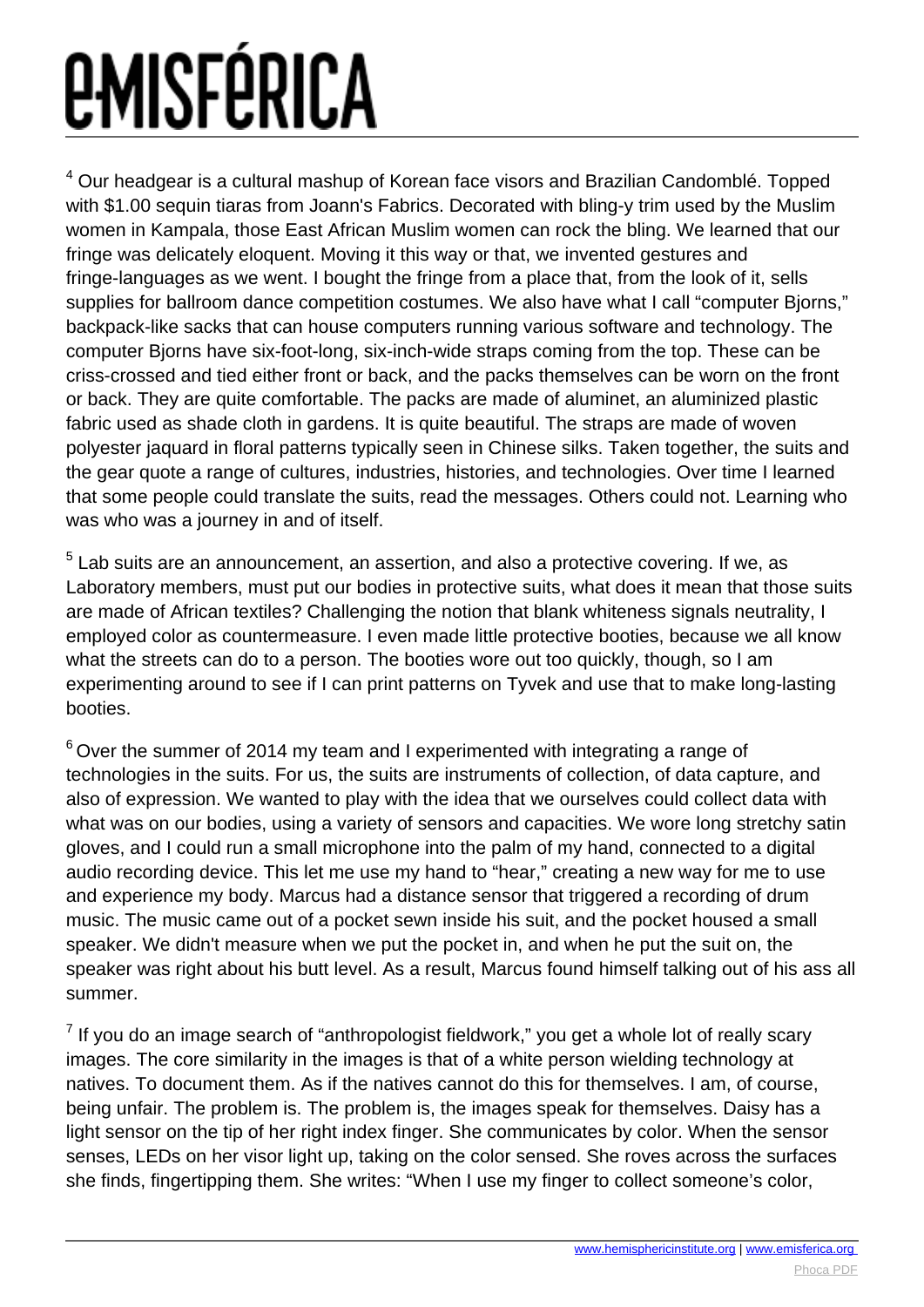(there is a color sensor on my finger), I have a feeling of judging him, because he will hold the pose while I'm collecting, or to say reading. And that pose won't be a relaxed one. He will wait, staring at the area my finger touching, keep quiet but be prepared to say something. And what's interesting is, after we tell people that my headgear shows the color I just collected, they start to judge me. They judge whether my read is right. Sometimes, my system will tell us a white woman's skin is purple or green. And I could feel her thinking, 'No, that's not me at all,' while people around her will feel excited because she is 'hidden purple.' This kind of communication seems stupid. But actually it's much fairer than many other kinds of communication for me. Everyone has power to judge. And no one will be judged by color because the color sensor cannot not read skin color well. In other words, if my headgear shows purple, you have no idea which kind of people my finger is touching."

 $8$  Empathy is the design panacea for the alienating properties of the product. The dehumanizing push of production. Empathy in the face of what? Frankly I don't give a shit what you feel, or whether you can feel what I feel. Just stop what ever it is you are doing that's fucking up me and the world around you. Hire some people of color. Talk about race, really talk about it. Take inequality seriously. Or, like Eva Illouz (1997; 2007; 2012), talk about the way capitalism itself shapes our emotions. Then, after you read her devastatingly smart analysis, the concept of empathy really starts to seem pernicious. Take this quote from ideo.org, one of the primary proponents of empathy in design: "Design empathy is an approach that draws upon people's real-world experiences to address modern challenges. When companies allow a deep emotional understanding of people's needs to inspire them—and transform their work, their teams, and even their organization at large—they unlock the creative capacity for innovation." Why should my deep emotional needs serve "innovation" of my job? I certainly don't want my employer having anything much to do with my deep emotional needs, and I really, really do not want to give my company access to them so that they can make more money. That's the old-fashioned political economist in me talking. Wikipedia puts it this way: "Empathic design using field observation can reveal opportunities to commercialize innovations existing users have already developed to improve products." The neoliberal come-on goes something like this: imagine a guy sidling up to you, leaning in, whispering in your ear, "I want to make a personal investment in you." Capitalizing on affect, capitalism as affect.

 $^9$  Data for what? Big data, big data, big data. Nobody knows what to do with it, except to generate it and wallow in the excess of it. Boring. Me, I like little data. I like precision, intimacy, and the slick sexiness of touch. We gather, GPS points, time-stamped images we can match to our locations, to make something else, something intuitive. Don't forget that the one-world worldview is ideology. Time to move beyond whiteness.

<sup>10</sup> We used GPS-enabled GoPro cameras to shoot video and to track our movements. We mounted them in our headgear, on our belts, on our backpacks. The GoPro footage turned out to be not so interesting for the most part. The GPS trails have more potential, though we need to experiment more with levels of scale and the way in which the paths we trace can be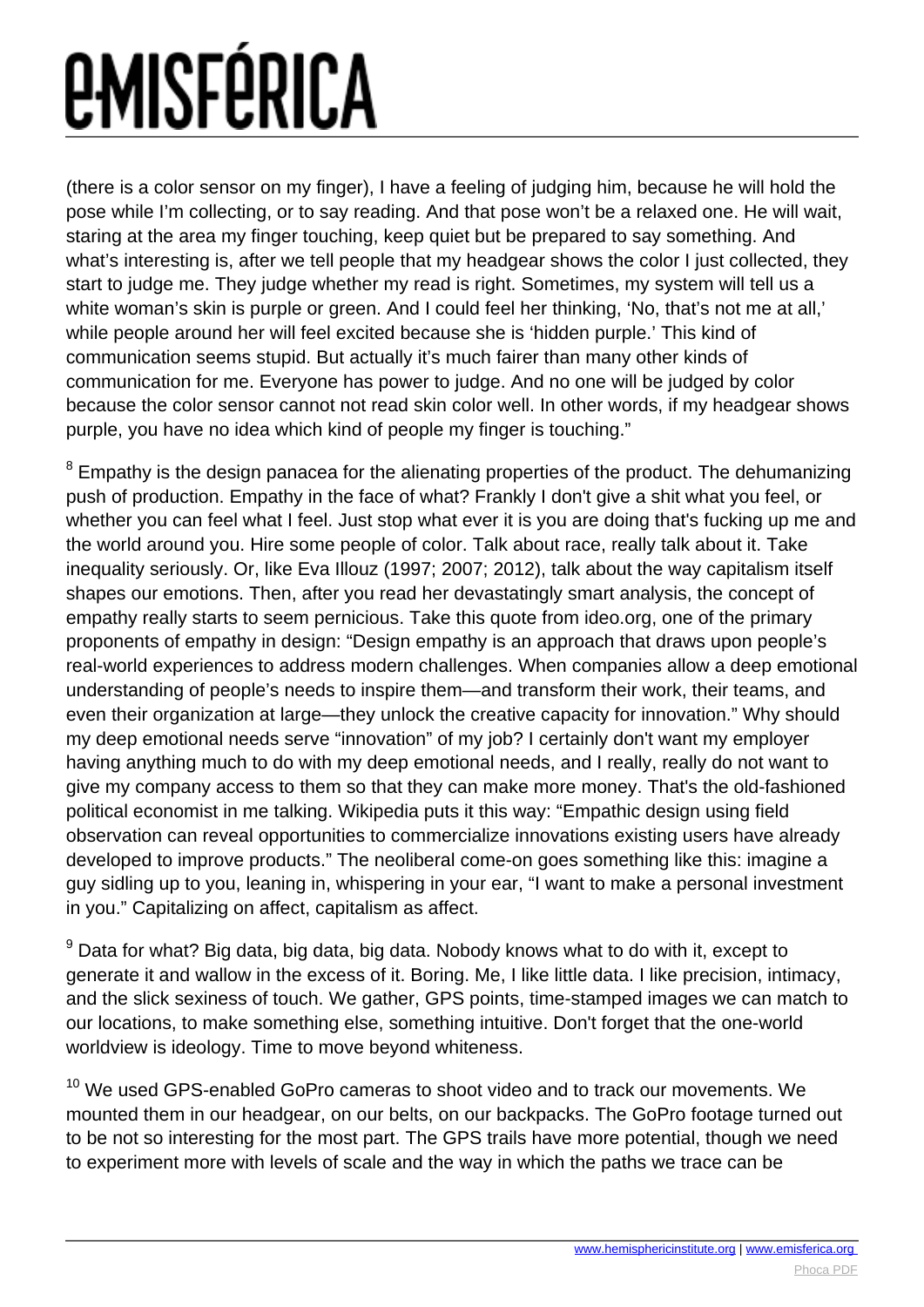translated into choreography, maps, and other forms worth exploring.

 $11$  The most interesting images came off the game cameras that we used. Game cameras are those cameras that those National Geographic people tie to a tree on the savannah and try to capture photos of the elusive jaguar. You can set them to take video or stills when something crosses the motion sensor. They also take infrared photos at nighttime. The quality of the video was all jiggety-jaggety, the colors blown out, and it looked like bad super 8 footage from someone's home movie from 1973 (only what the heck are those people wearing)? We liked the notion that we were out hunting, capturing images that we could not control. We also liked the huge size and clunky proportions of the cameras which, sometimes, we had hanging from our necks, or threaded onto our belts. Somehow they were more satisfying than the GoPros, which did not announce themselves nearly so boldly.

 $12$  I am sick to death of the chronopolitics of time placement: the notion that "they" live in the stone age. The implicit and explicit association of progress with being ahead in time and primitivity or simplicity with being behind is so perniciously ever-present that if I could spit it out I would. Anthropology has a lot to answer for here. Fabian and Bunzl (2014) call it the denial of coevalness, the denial that "they" live in the same time as "us." I can barely figure out how to make my research team aware of its effects. My friend Wilson, in his village in Haiti, still works his land by hand, with a hoe, and his wife drops seeds from her hand, covering them using her bare feet to smooth the soil. Sure this is an "age-old" method. But he has one kid living in New York, another in Port au Prince, and he's selling his corn and pwa kongo in a market where the rice comes in big bags emblazoned with an American Flag. American Rice! Widely available because the neoliberal economic strategies foisted upon this little country (and so many others) have put 80% of Haitian rice land out of production, to be replaced by America's subsidized and substandard product (Georges 2004). He. Lives. Now. So, too, the guys I know living in the Kivulu slum of Kampala. These good Christian boys, out of work, use their days to rehearse in their church, putting together hip hop choreography and writing rhymes to inspire other youth to do good things. "We want to give back to the kids in the ghetto," they say. There are girls in the group, too; one of them was grabbed by her parents and taken back to the village because they wanted her to get married. The LifeChangers raised the 700,000 shillings it took to pay her school tuition and petitioned the parents to let her go back to school. She is only fourteen after all. They could do this because they are young men. The girls would not have succeeded. There is nothing archaic about the contemporary ways patriarchy asserts itself in Uganda or anywhere else. Pine trees have been nearly unchanged for much longer than humans. We don't call them primitive. Especially when they are being planted in Uganda to offset French carbon credits, ruining the soil and displacing local farmers. The LifeChangers watch Jamaican films and teach themselves patois like it's a foreign language. Then speak to each other for hours on end in patois. Sanny lost his hotel job because a Sri Lankan diplomat didn't like the way he served him.

 $13$  For my teaching, I travel to Uganda twice a year with my students and supervise their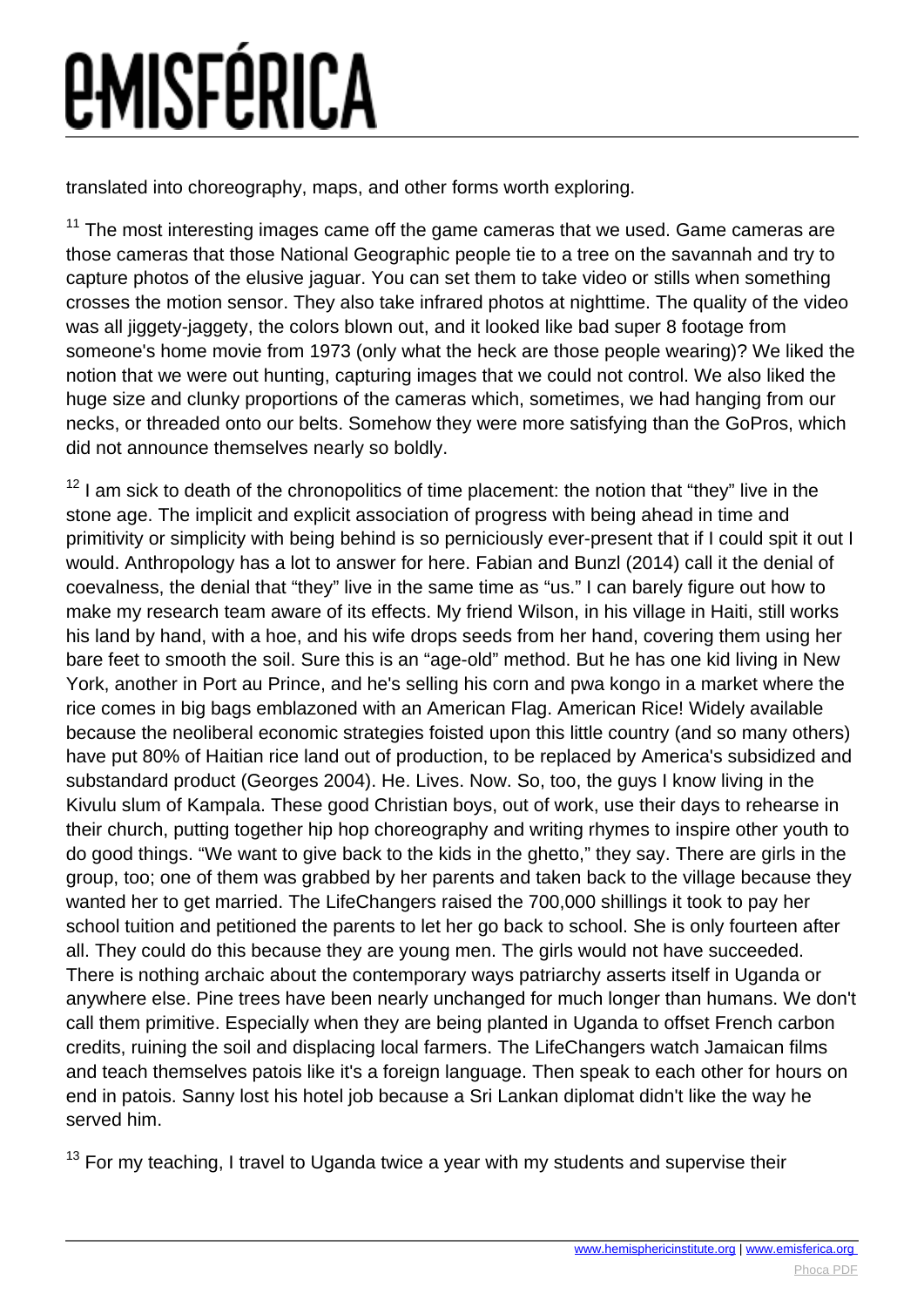fieldwork in media design. This is what allows me to roam the market in Kampala, buying fabric by the armload. Kampala is the market capital of East Africa, or at least a central hub. The King Fahd center is a series of cement buildings, each taking an entire city block, three stories in the air and one or two below the ground, shot through with hallways running block to block, and stairways twining up and down. Each of the floors lined with stalls, stalls filled with goods. Most from China, the off-gassing so pungent my eyes water. Boatloads of baled-up secondhand clothes being stuffed into trucks. Hair, hair, hair, hair. Here in East Africa, at least, there is a fashion aesthetic of all the same. Your head is covered with what's on your body and your earrings, bracelet, necklace, shoes, all the same color. There is a wholeness to it. I try to build this into the lab suits.

 $14$  The national costume of Uganda is the gomesi, an ankle-length and rather shapeless garment with a square neck and sharply pleated sleeves that rise up from the shoulder as if to defy gravity. It looks very much like a muumuu; the missionary genealogy of both garments is unmistakable. Around the waist is worn a wide belt, tied into a square-shaped knot, with the ends hanging down to the knees. The belts are about six inches wide, made of a contrasting color to the main fabric of the dress, and for fancy events, bright silks are the choice for the dress and the belt. Stores where they sell fabrics for gomesis source their textiles in Dubai, and the prints are a range of abstract, computer-generated patterns, Japanese-style florals, and Indian brights. These stores and stalls sell saris too. Sari fabric can be used to make a gomesi. Here's the flow of trade in the now. Climate change has melted the ice this far, the northern passage is opened up, and giant cargo ships move through it. The triangle of trade is today more like a lasso connecting China, Europe, and Africa. Or perhaps it is a noose.

<sup>15</sup> These are words from a Vodou song I recorded in the Haitian village of Matènwa summer 2014. The singer, Zaza, is a 35-year old mother of five who had her first child at age 12. She has nothing to give but her courage.

<sup>16</sup> "What's your problem, let me see your face, man!" The middle-aged black guy is freaked. We're on the train car, silent, wondering whether to speak. "I'm gonna get my homies and beat your ass!" He's talking to us, to everyone, refusing to contain his consternation. "LEMME SEE YOUR FACES!" Tiny, diminutive Jenny, toughness wrapped in charm, sitting near him, leans toward him and lifts her face gear. "See?" she says. Marcus chimes in. "You know," he says, "It's Afrofuturism? Like Sun Ra?" The guy relaxes. "Yeah," he says, "Ok." Looks into the middle distance between him and us. Unsatisfied.

 $17$  Is it "you do not see that I am innocent" as a statement, or is it "you do not see I'm innocent" as a question? Or, perhaps "you do not see me as innocent," or maybe even, "you do not see me, the innocent one." Vodou songs are like this, doubling and tripling their meanings. That's the spirit. The slippage of the you and me. Who is "you" here? God? A person? All people? And what about the idea of innocence, or the claim of innocence? Innocent of what? Compared to what? To live in the United States as a black male is to utter that cry through the pores of your skin wherever you go. The distance between plaint and accusation might be long or short,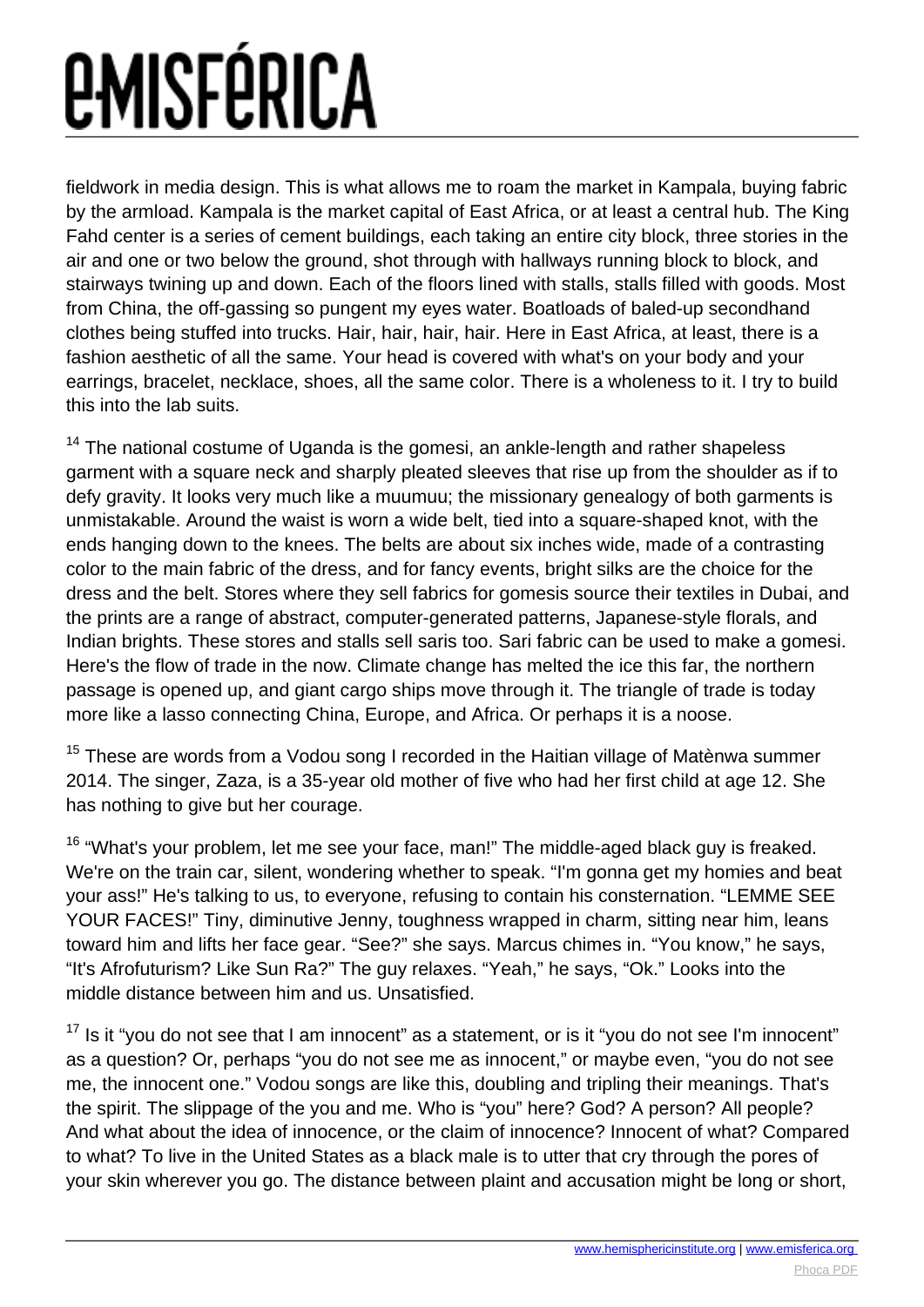in time, in space, in beats of heart fibers straining to stay on rhythm. The Central Park Five. Trayvon Martin. My son.

 $18$ o way o: Untranslatable. Roughly, a cry coming from the depths of the soul, lacking self pity, speaking of centuries, generations of suffering and survival.

 $19$  "She can dance!" says a lady on the train to Aimee, who is sitting beside her. Yeah, I'm rockin'. Aimee and I have both studied poor black kids and both of us have, in our anthropology guise, written about the ways that these kinds of kids fight to exist in public space (2001; Cox 2009). We are not the only ones, of course. Oneka LaBennett has a beautiful description of girls on a train, too (2011). And then there's Ferguson. Latasha Harlins. Real fights, real lives lost beyond the fatuities of whiteness, and it's all right. So when I see a guy like this one, slouched down in his seat, dangling dreads, blasting rap music, I get it. It's like fuck it, you all think I'm an asshole so I'll be an asshole while listening to my music. I'll make this space my space and since you hate me anyway, fuck you, I have a right to exist. Here. No, he does not need empathy. But I sit there and think, let's play. So I start nodding my head to the beat, and he nods back. So I think, let's get funky in here, and take my time, but over the next five minutes get it working to the point where I'm up and dancing all over the train car. He's watching, acting like he's not watching. I wonder what he would have thought if he could see what's inside the suit. A fifty–year-old Chinese lady who can dance like she isn't.

### **Works Cited**

Bryant, Tisa. 2007. Unexplained Presence. Providence, R.I.: Leon Works.

Chin, Elizabeth. 2006. "Confessions of a Negrophile." Transforming Anthropology 14 (1): 44–52.

-. 2001. Purchasing Power: Black Kids and American Consumer Culture. Minneapolis: University of Minnesota Press.

-. 2014. "Dunham Technique: The Politics of Dancing Through Ethnography." In Katherine Dunham: Recovering an Anthropological Legacy, Choreographing Ethnographic Futures, edited by Elizabeth Chin, 79–100. Santa Fe: SAR Press.

Cox, Aimee. 2009. "The Blacklight Project and Public Scholarship: Young Black Women Performa Against and Through the Boundaries of Anthropology." Transforming Anthropology 17 (1): 51–64.

Fabian, Johannes, and Matti Bunzl. 2014. Time and the Other: How Anthropology Makes Its Object. Columbia University Press.

Georges, Josiane. 2004. "Trade and the Disappearance of Haitian Rice." Ted Case Studies